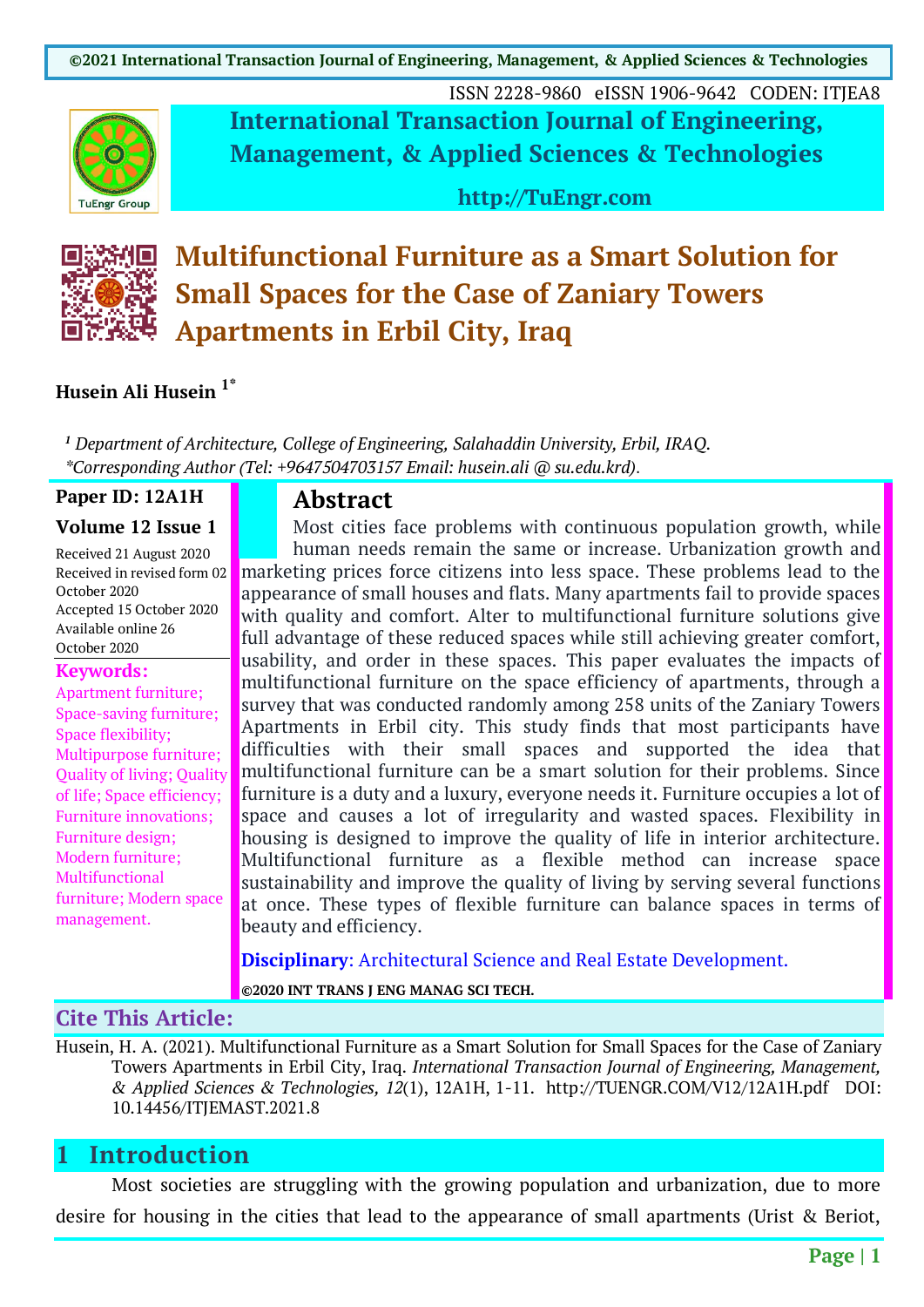2013). A preferred progressive lifestyle, economic scale, and lack of space for living force middleclass populations to live in apartments and flats. Basic human needs should be maintained in apartments to support human wellbeing. One reason for individuals' dissatisfaction in cities is related to the lack of space in their homes.

The definition of what constitutes a small apartment is has changed. Almost 20 years ago a small apartment needed a floor space of about 70 square meters. Today we have some apartments' floor space of 20-30 square meters (Kilman, 2016). While the total area of apartments has been reduced, furniture generally still needs the same space as before. The main problem for users of these apartments is the lack of space for all necessary furniture. As human needs are still the same or greater than before, we all want furniture that makes a difference in everyday life.

Most small apartments only have multipurpose rooms intended for several activities like studying, watching TV, having dinner, family gathering, etc. (Canepa, 2017). Often, there's a lack of space in these rooms,-: however, a human being needs to feel space; when many things and furniture surround them; they can get stressed and overwhelmed. It's necessary to have enough must-have furniture to organize space in these apartments.

The main goal of this study is to investigate the impacts of multifunctional furniture on the space efficiency of small apartments to improve human well-being. Before the innovations in furniture, creativity in furniture only aimed to improve look and functions. But today saving time, space, and reducing human effort should be a consideration for furniture designs mainly for domestic use.

By definition, furniture is a group of design items and pieces that give useful functions for activities of daily life like eating, sleeping and supporting, serving, and sanitation. In previous decades, furniture was built by some existing natural material like wood, but innovations have made it possible for furniture to be built from different materials like; plastic. Choosing the material can affect both the load capacity and appearance of objects (Gentili, 2017).

Furniture is intended to build an easier and more comfortable life for human beings (Astonkar & Kherde, 2015). For centuries, furniture was designed for only one function per piece. For instance, wardrobes and cabinets are made for storage use, sofas, and beds for human rest, tables, and chairs for dining.

Today, many types of space-saving furniture products are available like foldable chairs and tables. One of the most common space-saving pieces of furniture in regular use in residential buildings is the sofa-bed, which can be used both as the sofa and a bed. These pieces of flexible furniture help peoples who live in small apartments with small spaces. They are flexible and comfortable for converting, for instance, a sofa-bed can be easily changed to function as a bed at night and rearranges-back quickly to serve as a sofa in the day. Furniture that allows flexible use of space should be: sustainable, inclusive, reconfigurable, durable, and upgradeable (Gómez-Carmona, et al., 2018).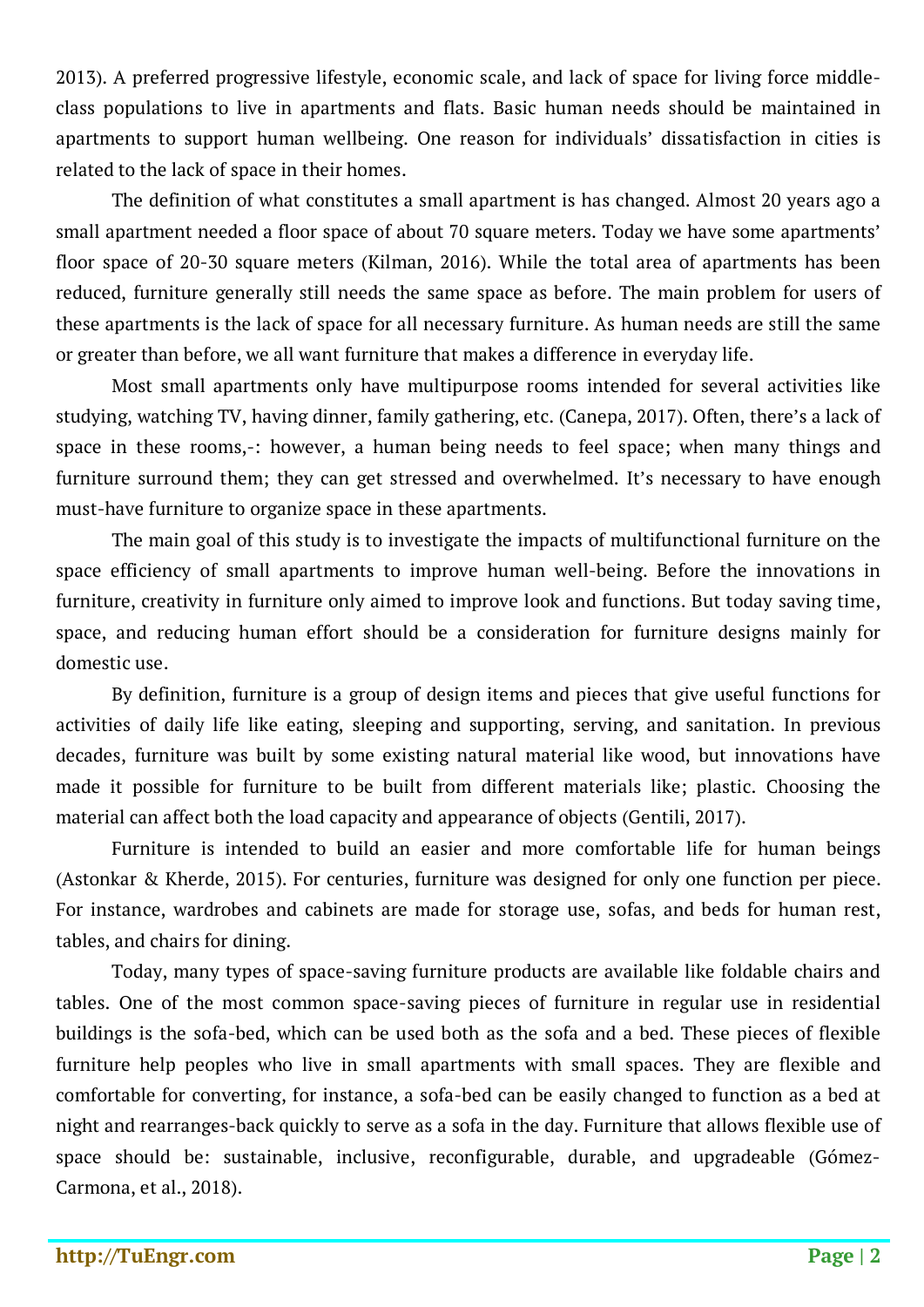Multifunctional furniture is space-saving furniture that can serve more than one function. There are many types of multifunctional furniture for living areas that customers might choose, including space-saving beds and tables as they have more functional properties than other multipurpose furniture because they are among the most-frequently-used piece of furniture (Xie, 2016). Multifunctional furniture is a revolution for furniture design as their designs do not only make them a smart solution for small spaces but also make them look more pleasing aesthetically. It is an approach to space sustainability that, at the same time, serves all kinds of functions.

#### **2 Literature Review**

### **2.1 Population and Urbanization Growth**

Living in small spaces is not a new experience. For many years, humans have been living in small flats and apartments like in China, and throughout Asia, and other parts of the world, due to large populations in major cities and people`s movement from villages into cities (Beardmore, 1971). The UN's urbanization report 2014 declared that the number of the citizen will increase by 66% in big cities by 2025 (United Nations, 2014).

This increase in urbanization is due to more people in big cities that will result in higher demand for apartments. This urban growth is a big issue for which the Western world suggests small apartments as a solution (Tokuda, 2004).

Globally, people who live in urban areas are more than those who live in rural areas. In 2007, for the first time in history, the global urban population exceeded the world's rural population. The world population has remained mostly urban since then (United Nations, 2014).



**Figure 1:** The increasing population of the world (Source: DESA, U.N. (2014)).

### **2.2 Small Apartments**

Georgoulas, et al., (2012) mentioned that the minimum bedroom area in an apartment is about 6-9 m². Most apartments are divided into small units, which makes the apartments smaller. An open plan would be a great choice for a small apartment design. The high desire for apartments results in high marketing prices.

Many of the existing small apartments have only one or two rooms, multipurpose spaces that should be utilized for several activities. Figure 3 shows that there is only one space to be used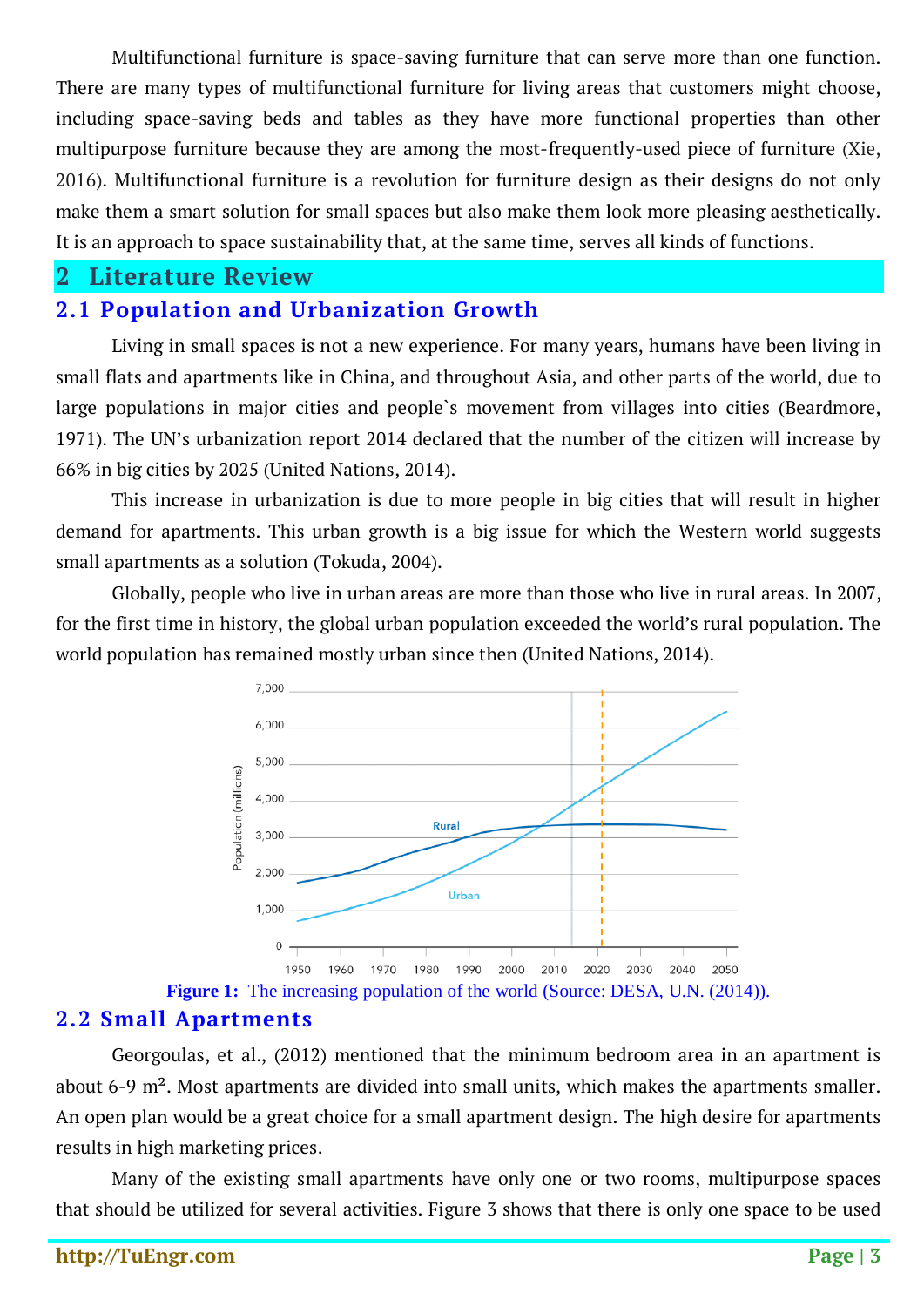as living room, bedroom, and kitchen, this small space can serve multiple functions. Multipurpose spaces in apartments can lead to a crowded feeling or even a psychological perception of insufficient space (Kilman, 2016).

The design of apartments' indoor space strongly affects the comfort of the occupants. Author Farah Nasser posits, if the interior is not well designed, this could add stress to individuals' psychology (Nasser, 2013). The author also discussed that housing can affect human health both physically and psychologically and the occupants' perception of him- or herself. Humans have different psychological responses to different designs of interiors. And the furniture is an important part of interior design.

Residents of apartments also often don't have enough space to accommodate their furniture. Apartments, despite their downsides, have many positive aspects, especially environmentally as these small apartments need fewer resources to construct and maintain than single-family homes. This reduces the human footprint on the environment (Gentili, 2017).



**Figure 2:** A small apartment with an approximately floor space of 20 m² (Created by the Author).

## **2.3 Importance of Furniture in Apartments**

A piece of furniture is a movable piece that is made to help human daily activities like a chair for sitting, beds for sleeping, and a wardrobe for storing stuff. It is an important element in a room that can be designed based on the desired use. Before designing any type of furniture for space it is necessary to study the furniture user's preferences and needs (Vaida, et al., 2014). Sometimes a piece of furniture maybe a piece of art, have a symbolic or religious purpose, or, for instance, bigscale furniture can show the owner's status.

While furniture that we use daily is usually placed inside of buildings and is typically smaller than the buildings, furniture and architecture have similar or rather mutual attributes. From functional aspects, both aim to build an object that fits human activities and ease human life. Both should be appealing to the eye and fit human psychology (Chen, 2016). Many types of domestic furniture are available for various functions (Kilman, 2016). Design and the placement can make a difference in people's mood; as Gentili, (2017) stated, furniture selection can complement or diminish human needs and feelings; for example, furniture intended for storage may be difficult to move and thereby frustrating for people. So furniture design can be treated as a type of mini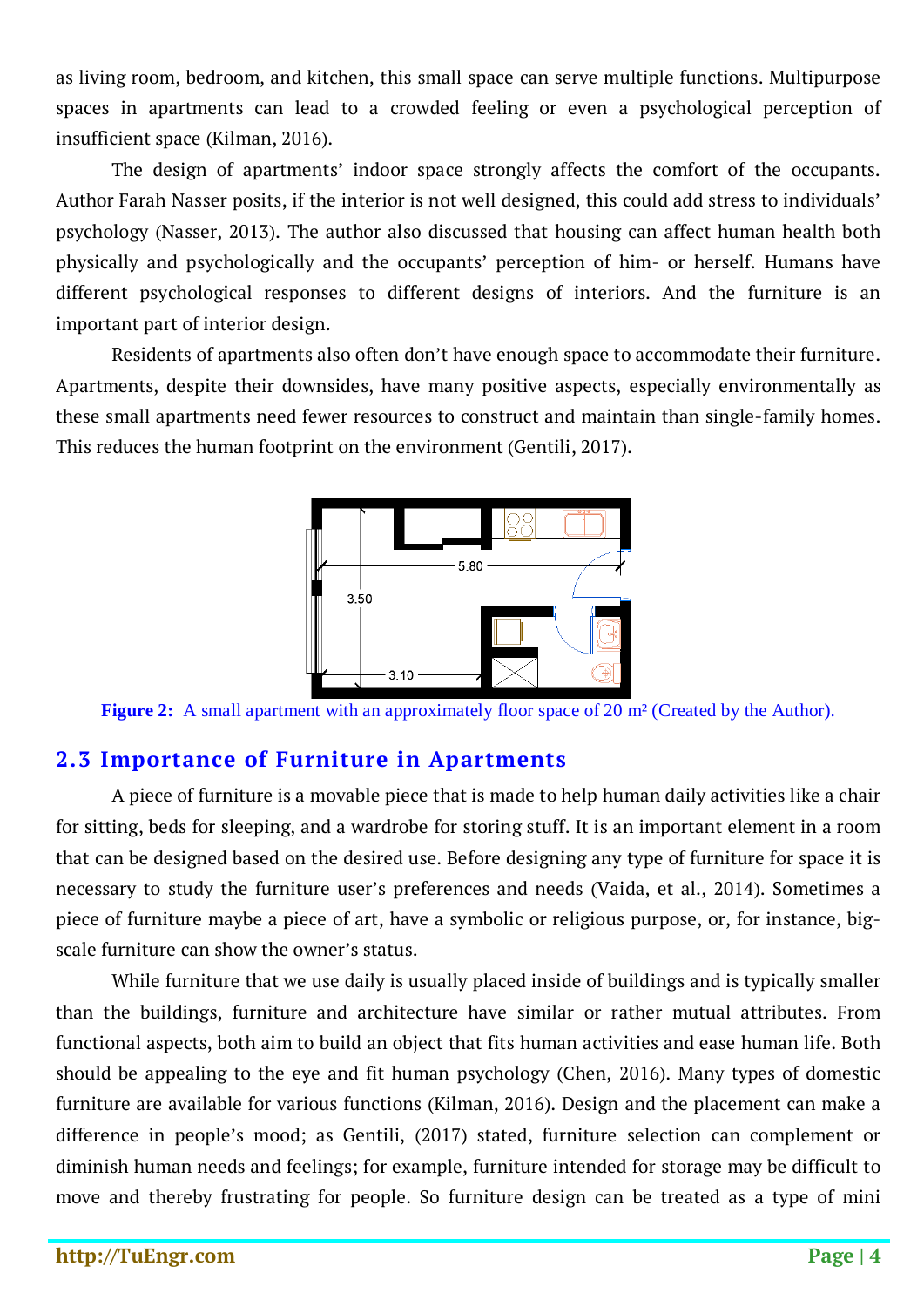architecture. Furnishings can achieve sustainability through innovation in structure, space efficiency, and material saving.

Tsunetsugu, et al., (2005) showed that different substances used within spaces, whether as decoration or furnishing materials, such as wood, caused various physiological responses, especially in involuntary nervous activity. Today architects and designers are rapidly developing a variety of concepts in collaboration; thus fusion of architectural and interior elements is more evident than ever. Endeavors striving for space optimization and compact functionality in furniture design have become some of the main sources of inspiration for achieving maximum functional flexibility of spaces (Gjakun, 2015).

Furniture is a crucial part of an apartment as it takes up about 50% of the floor space, according to this study; the most common furniture in the apartment is a bed, sofa, chair, table, wardrobe, and commode. Because there is not enough space in apartments to accommodate all these pieces of furniture at the same time, the demand for multipurpose space-saving furniture is growing (Xie, 2016). Furniture can influence space perception in a room. Some visual tricks can be performed when arranging furniture to make a space look much larger than it really is (Schneider & Till, 2005).

#### **2.4 Multifunctional furniture**

The issue of small spaces can be solved by some smart solutions like multifunctional furniture, modular furniture, and well-designed space, they all increase space efficiency (Estaji, 2017). Multifunctional furniture is known by several names; space-saving furniture, transformable furnishings, and also multipurpose furniture; furniture that is designed in a way that serves multiple activities and purposes at the same time. This kind of furniture has been made and used for many years, but until now the importance of these versatile furnishings has not been absolutely recognized (Canepa, 2017).

Multifunctional furniture denotes pieces of furniture that adjust with different applications by transforming spatial relationships of their pieces. Sometimes modification needs skill; such kinds of furniture can be quite costly as it adapts for different applications at the same time. Multifunctional items like foldable, stackable, and transformable furniture are great solutions for maximizing small spaces. Various types of such versatile furnishing are available on the market, for example, Figure 3 depicts multipurpose furniture that can work as a table, chair, bookshelf, and a wardrobe at the same time (Farjami, 2014).

Another solution to small spaces consists of multifunctional transformable furniture that fits apartments (see Fig 4). For these kinds of solutions, built-ins on the walls consist of several pieces of furniture. As you open a door, you pull out the bed at night time; during the day, you simply close the door, and the back of the bed acts as a wardrobe, a table, etc. (Wang, 2013).

According to Gomes, et al. (2015) an apartment is a shelter, a home for many people, and home should provide the needs of the residents to make them feel comfort and peace and to offer a healthy and good environment. Because most apartments in densely populated cities are too small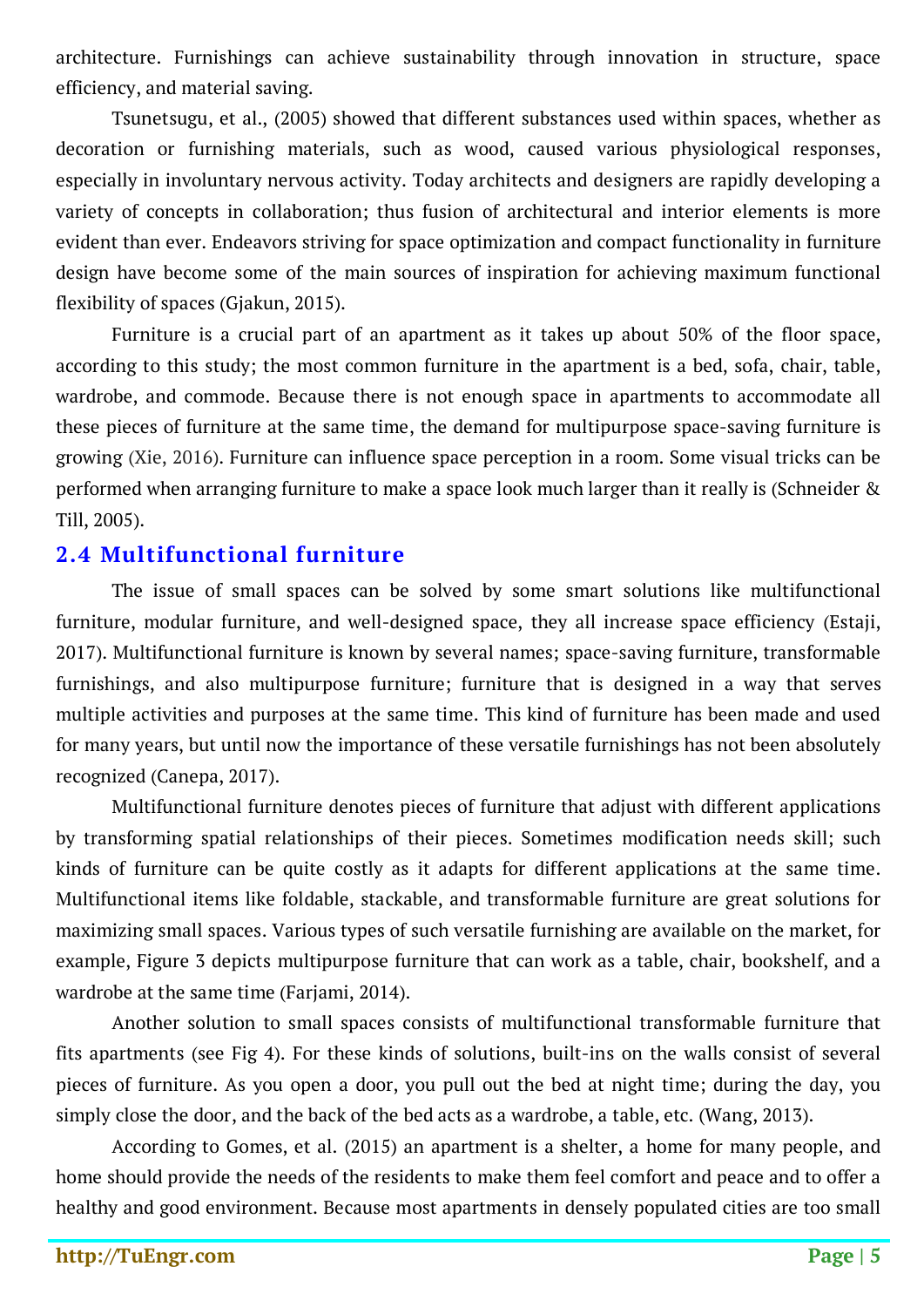for holding all basic furniture, the need for multifunctional furniture is significant. Due to small spaces, residents have to use space for multiple purposes and adapt it for different activities. These days, due to lifestyle changes, people do not like adding extra steps to their daily activities.



**Figure 3:** Modern multifunctional furniture ideas for small spaces (Courtesy of TAD, The Architecture Design, 2020).

## **2.5 Interior Flexibility**

The basic notion is a transformable furniture space. Functions could change during different periods in one day. To transform the space into different functions, the furniture needs to be meticulously designed to suit different conditions. The daily activities of the residents inside small apartments are sleeping, studying, eating, and party time. Different furniture is needed for different activities.

Efficiently organize different furniture within a small space is quite a difficult task. The idea is to transform the space into a bedroom, a study room, a party room, etc. In this way, the maximum use of a minimum space can be achieved and people will not feel the limit of the furniture around them (Zhang, 2016).

To free up a small space for different functions, the furniture must have specifications that suit the necessary functions and need little space.

Most of these apartments cannot provide comfortable living conditions for the users; various problems are listed to show the basic needs of residents of residential units with small spaces. Some of the occupants are individuals, but most of them are with their families. In such a case, the size of families can vary from one family to another. Families are consisting of parents with their three children living in such small apartments. There is the same problem even for small families. It is impossible to arrange all the essential items for one family in these small spaces. The necessity to create larger spaces is also impossible to accommodate needs.

## **3 Case Study Description**

The case study will be undertaken at an apartment complex comprised of three towers of equal shape and height. The main tower consists of apartments, while the business center is still under construction. There are 5 types of apartment floor plans  $(48m^2, 58m^2, 66m^2)$ . The ground floor plan is slightly different from floor plans, which are the typical plans, Figure 4. These 23 floors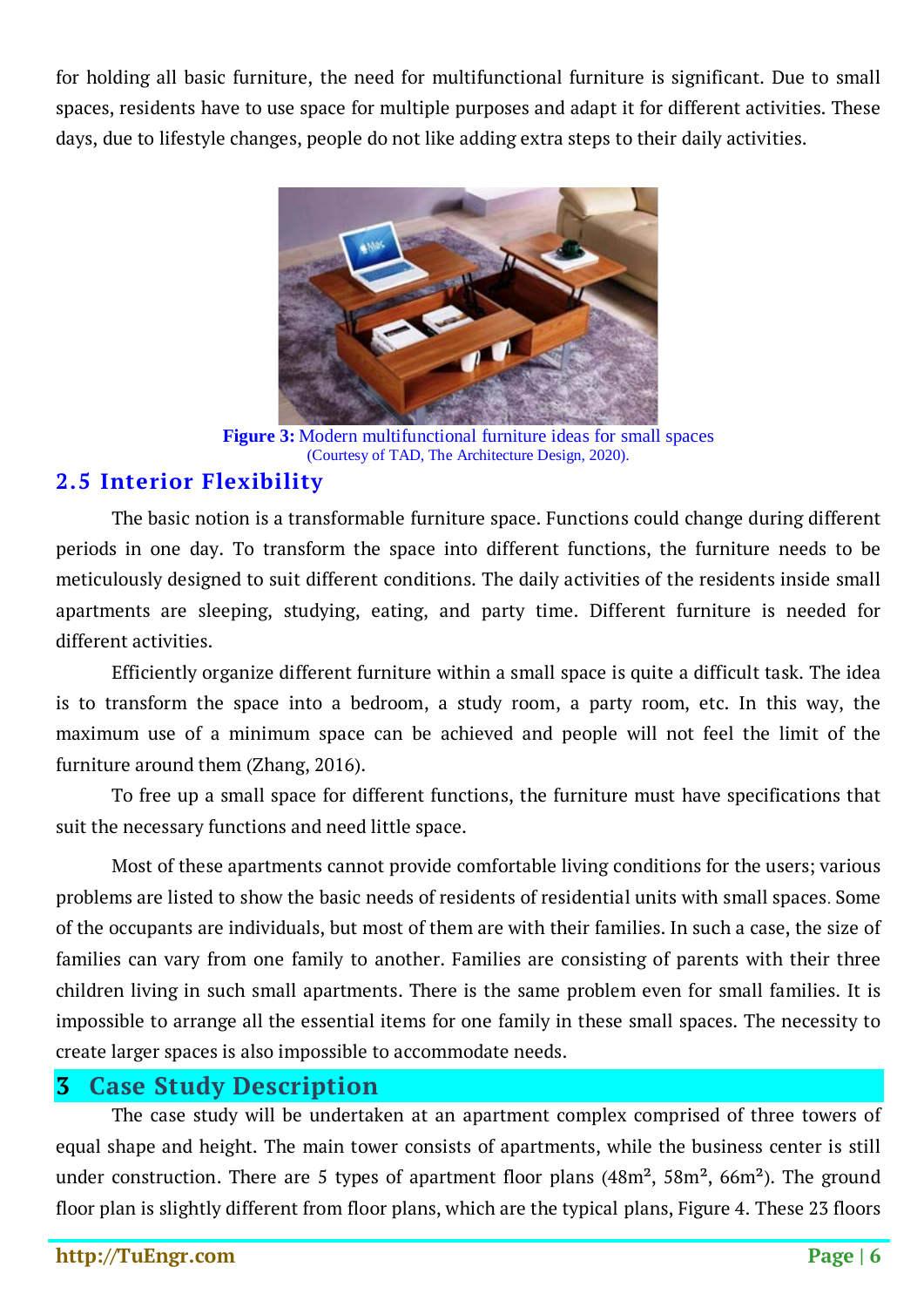with two types of plans: Type A (1+1) with 58  $M^2$  and Type B (1+2) with 66  $M^2$ . The other two upper floors have only two other duplex units. Each of the three towers contains 84 units of Type A  $(1+1)$ , 84 units of Type B  $(1+2)$ , 4 units of Type C  $(3+1)$ , and 4 units of Type D  $(4+1)$ . In large units with larger areas, the number of rooms is increased, but the area of each room remains small. In the main tower, which is under construction, there are very small units with much fewer spaces and areas.





(a) Zaniary Towers GF plan in Erbil city (b) Three Towers 2nd- 22nd Floor Plan **Figure 4**: Zaniary Towers Project office (Courtesy of Kirmanj Construction).

## **4 Methodology**

To understand the impact of multifunctional furniture on space efficiency in a small apartment, it was important to gain knowledge about what previous researchers have found about multifunctional furniture in the literature review. This part aims to investigate the impacts of multifunctional furniture in small spaces.

A flexible research approach (survey) is used as a method for data collection. The questionnaire is designed according to the factors from studies that were previously reviewed in the literature review. I tried to compile a short questionnaire with multiple choice answers mostly so that people could respond easily in a short time. The questionnaire includes questions regarding apartment residents, furniture needs, preferences, and recommendations, their living conditions in their apartments, and how people like the furniture in their apartments.

Participants were comprised of 126 residents of small apartments in the "Zaniary Residential Towers" in Erbil City. Participant's ages ranged from 22-56 years, and the mean age was 33 years. Out of 120 questionnaires, which were carried out randomly, 103 were returned and answered. A qualitative approach was used to demonstrate the importance of multifunctional furniture in improving the quality of life in small apartments. The Statistical Package for Social Sciences (SPSS) software program was used to analyze the data.

## **5 RESULT AND DISCUSSION**

## **5.1 Findings from Apartment Residents Questionnaires**

One questionnaire question inquired, "How many family members reside in your home?" We see in Table 1 that most of the apartment residents, to be precise 53.5% couples with children, which means three and more than three people are living in one apartment with 48 m<sup>2</sup> to 66 m<sup>2</sup>. Of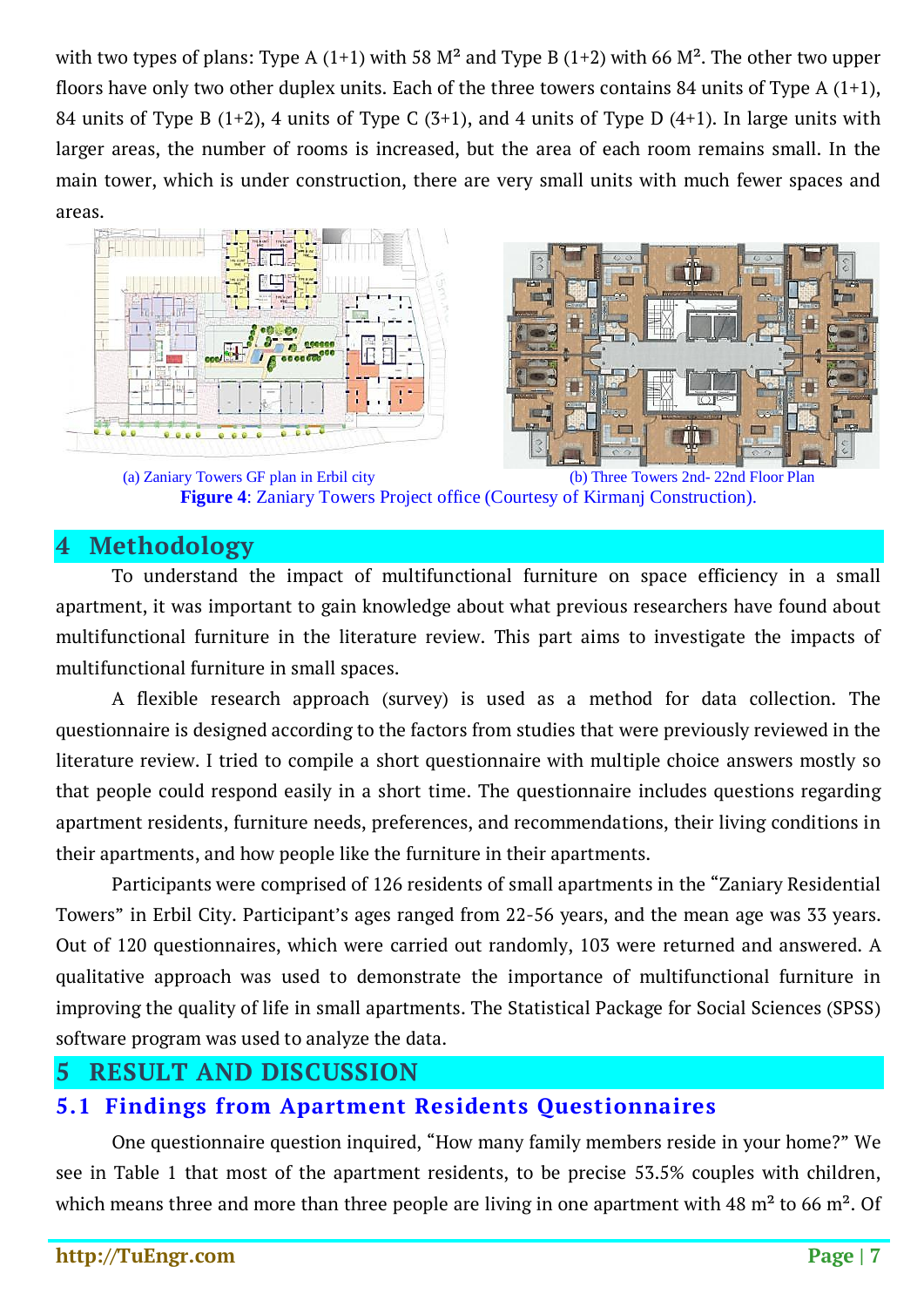the participants, 30% are two people living together. Only 16.5% of the occupants of the apartments are single.

| <b>Table 1.</b> The apartment strouseholds by Family Type |           |            |  |
|-----------------------------------------------------------|-----------|------------|--|
| <b>Resident Numbers</b>                                   | Frequency | Percentage |  |
| Single                                                    | 17        | 16.5%      |  |
| Couple without children                                   | 31        | 30.0%      |  |
| Couple with children                                      | 55        | 53.5%      |  |
| Total                                                     | 103       | 100.0%     |  |

**Table 1**: The apartment's Households by Family Type

Furthermore, the questionnaire asked about the participants' satisfaction with the furniture inside their apartments. Evidently, 41% of the participants were currently experiencing difficulties with their furniture and showed dissatisfaction (Table 2). Only 19.4% indicated that they felt comfortable with their furniture situation, and 26.1% gave a neutral vote.

| <b>Table 2:</b> Level of satisfaction with furniture they have |           |            |  |
|----------------------------------------------------------------|-----------|------------|--|
| Levels of satisfaction                                         | Frequency | Percentage |  |
| <b>Very Satisfied</b>                                          |           | 3.8%       |  |
| <b>Satisfied</b>                                               | 20        | 19.4%      |  |
| <b>Neutral</b>                                                 | 27        | 26.1%      |  |
| <b>Dissatisfied</b>                                            | 42        | 41.0%      |  |
| Very dissatisfied                                              | 10        | 9.7%       |  |
| Total                                                          | 103       | 100.0%     |  |

**Table 2**: Level of satisfaction with furniture they have

After sharing their furniture problems, participants were asked to share their recommendations for a solution. Out of 103 participants, 64 of them preferred multifunctional furniture (see Table 3) and stated that it can be a proper solution for their problem of small spaces and lack of furniture. Meanwhile, 39 of them (37.9%) did not believe that multifunctional furniture would solve their problem and still preferred traditional fixed furniture.

| <b>Furniture type</b>              | Frequency | Percentage |
|------------------------------------|-----------|------------|
| <b>Multifunctional furniture</b>   | 64        | 62.1%      |
| <b>Traditional fixed furniture</b> |           | 37.9%      |
| Total                              | 103       | 100.0%     |

## **5.2 Discussion**

According to the survey, which was conducted with 103 apartment residents, traditional single-function furniture needs to be transformed or replaced by multifunctional furniture to make the most of space and improve the quality of living in small apartments. In most of the apartments parents with children are living together, so 53.5% of apartments house three or more than three people while the area of these apartments was less than 70  $m^2$ ; accordingly, they did not have enough space to accommodate necessary furniture like beds, a sofa, a wardrobe, a table, chairs, and cabinet, although these pieces of furniture have become a necessity in these days. Only 19.4% of the residents were satisfied with the furniture situations inside their spaces. This finding is aligned with the results of the study by Nasser (2013). So most of the residents had difficulties with their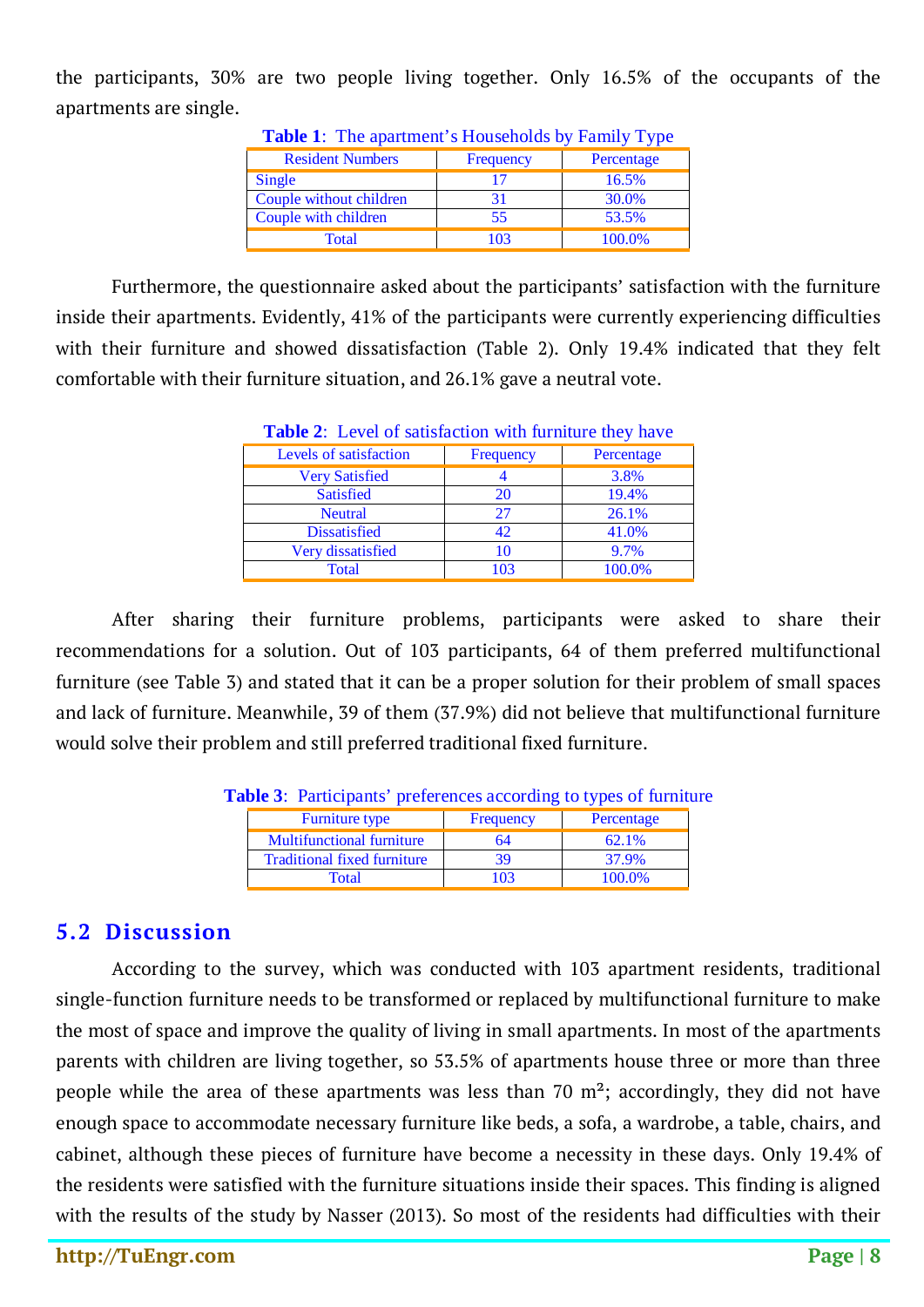furniture and believed that multifunctional furniture can be a good choice for solving their problems, make them more comfortable and less crowded in their homes. Furniture also could improve the socialization of families with their social and family environment. But because, in our country, multifunctional furniture is something new, 37.9% of the household do not support the idea that multifunctional furniture would be a smart solution and still prefer traditional furniture.

Furniture is an important part of an apartment. It is taking up about 35-45% of the floor space (Waswo, 2013). Participants believed that the most necessary pieces of furniture to have in an apartment are a bed, a wardrobe, and a table. According to Wang (2013), some furniture items are more or less obligatory in this century to have in every home (see Figure 5). But due to small living areas, apartments cannot always accommodate all the necessary furniture.



**Figure 5**: Importance of furniture type in apartments (Wang, 2013).

## **6 Conclusion**

The main purpose of this paper was to examine the importance of multifunctional furniture to increase space efficiency in small apartments. As population and urbanization grow, more small apartments are built. According to a questionnaire that was given to apartments' residents, most of the apartments had a problem that small spaces could not hold enough furniture. With the help of multipurpose furniture, it is possible to meet the various needs of residents in a limited space. It's a major category of flexible furniture that helps to create flexible ideas and optimize the use of housing. Today's designs are intended to maximize efficiency, comfort levels, and productivity in small spaces. One of these solutions is multi-purpose and custom-made furniture, which, as its name implies, is built to serve in more than one application at the same time, covering more space and occupy less space. Multipurpose furniture is a smart idea that reduces many problems in small spaces because they occupy a bit of space, they also offer other uses which lead to enhance the user's comfort in using space. As furniture occupies a lot of space and causes a lot of irregularity and cost, in the case of a very small space, it does not only fail to address the problems of the organization but also increases difficulties in daily activities. Multi-purpose furniture can balance space and give beauty and efficiency to small spaces. Modern multifunctional furniture is one of the best choices for places with space constraints. This research can be a flexible foundation for further research in the field of flexible multi-purpose architecture on the scale of internal architecture; indoor environments should be satisfying to motivate users. More investigations into flexible furniture designs are required to further explore multifunctional types of flexible furniture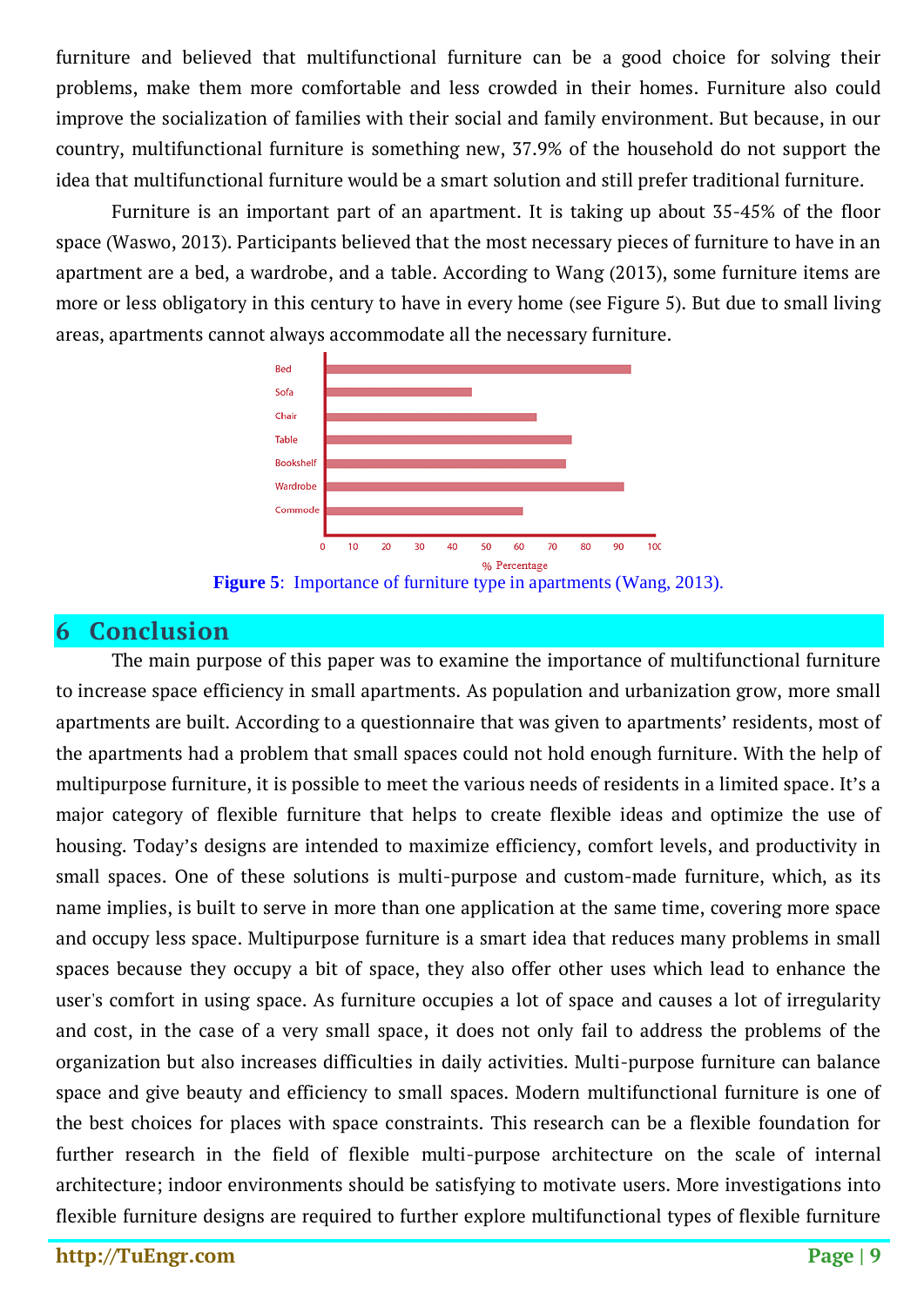to enhance space sustainability. Design and art should always be created based on the needs of the society and solve the issues to provide people a better living environment, that is why the multifunction furniture and product design needs more attention and development.

# **7 Availability of Data and Material**

Information can be made available by contacting the corresponding author.

# **8 Acknowledgment**

The author thanks Kirmanj Construction for permits to use and revise the drawings, plans, and photos of the Zaniyary Towers Project. (http://www.kirmanj.com/project\_detail.php?pid=1).

#### **9 References**

- Astonkar, D. V., & Kherde, D. S. M. (2015). Design & Development of Multipurpose, Space Saving Seating Arrangements Using Ergonomics. In *National Conference on Emerging Research Trends in Engineering and Technology* (pp. 2248-9622).
- Beardmore, J. E. (1971). Multipurpose furniture: US3556586A. The United States. http://www.usafurniturewarehouse.com
- Canepa, S. (2017). Living in a Flexible Space. *IOP Conference Series: Materials Science and Engineering*, 245(5): 052006. DOI: 10.1088/1757-899X/245/5/052006.
- Chen, D. (2016). *Fika Living: A sharing multifunctional furniture for single-person households*. M. Thesis, Linnaeus University, Faculty of Arts and Humanities, Department of Design
- DESA, U.N. (2014). World Urbanization Prospects. Department of Economic and Social Affairs, United Nations. http://population.un.org/wup/Publications/Files/WUP2014-Highlights.pdf.
- Estaji, H. (2017). A Review of Flexibility and Adaptability in Housing Design. *Journal of Contemporary Architecture,* 4, 37-49.
- Farjami, E. (2014). *The Role of Contemporary Innovations on Flexible Residential Furniture with Smart and Green Materials*. M. thesis, Eastern Mediterranean University (EMU)-Doğu Akdeniz Üniversitesi (DAÜ)
- Gentili, E. (2017). *Exploring Wellbeing in Small and Unconventional Dwellings: Understanding living in small and unconventional dwellings through a multi-dimensional perspective of space*. M. thesis, Linneaus University, Växjö, Sweden). http://www.divaportal.se/smash/get/diva2:1135969/FULLTEXT01.pdf
- Georgoulas, C., Linner, T., & Bock, T. (2012). Vision controlled robotic furniture system. Paper presented at the ISARC. *Proceedings of the International Symposium on Automation and Robotics in Construction*, Eindhoven, Netherlands.
- Gjakun, M. (2015). *Flexibility and comfort in limited dwelling interior. Updated considerations regarding technical possibilities, functionality, trends, and impacts on contemporary living since the period of 1970s*. PhD. Dissertation, Polytechnic University of Milan, Italy.
- Gomes, R., Pedro, J. B, & Almendra, R. (2015). Furniture design for flexible use of dwellings. In *the* 5<sup>th</sup> annual *European postgraduate symposium of the Faculty of Architecture - University of Lisbon,* Lisbon, Portugal.
- Gómez-Carmona, O., Casado-Mansilla, D., & López-de-Ipiña, D. (2018). Multifunctional Interactive Furniture for Smart Cities. In *the 12th International Conference on Ubiquitous Computing and Ambient Intelligence,* Punta Cana, Dominican Republic.
- Kilman, C. (2016). .Small House, Big Impact: The Effect of Tiny Houses on Community and Environment. *Journal of Humanistic Studies,* 2, pp. 1-12.